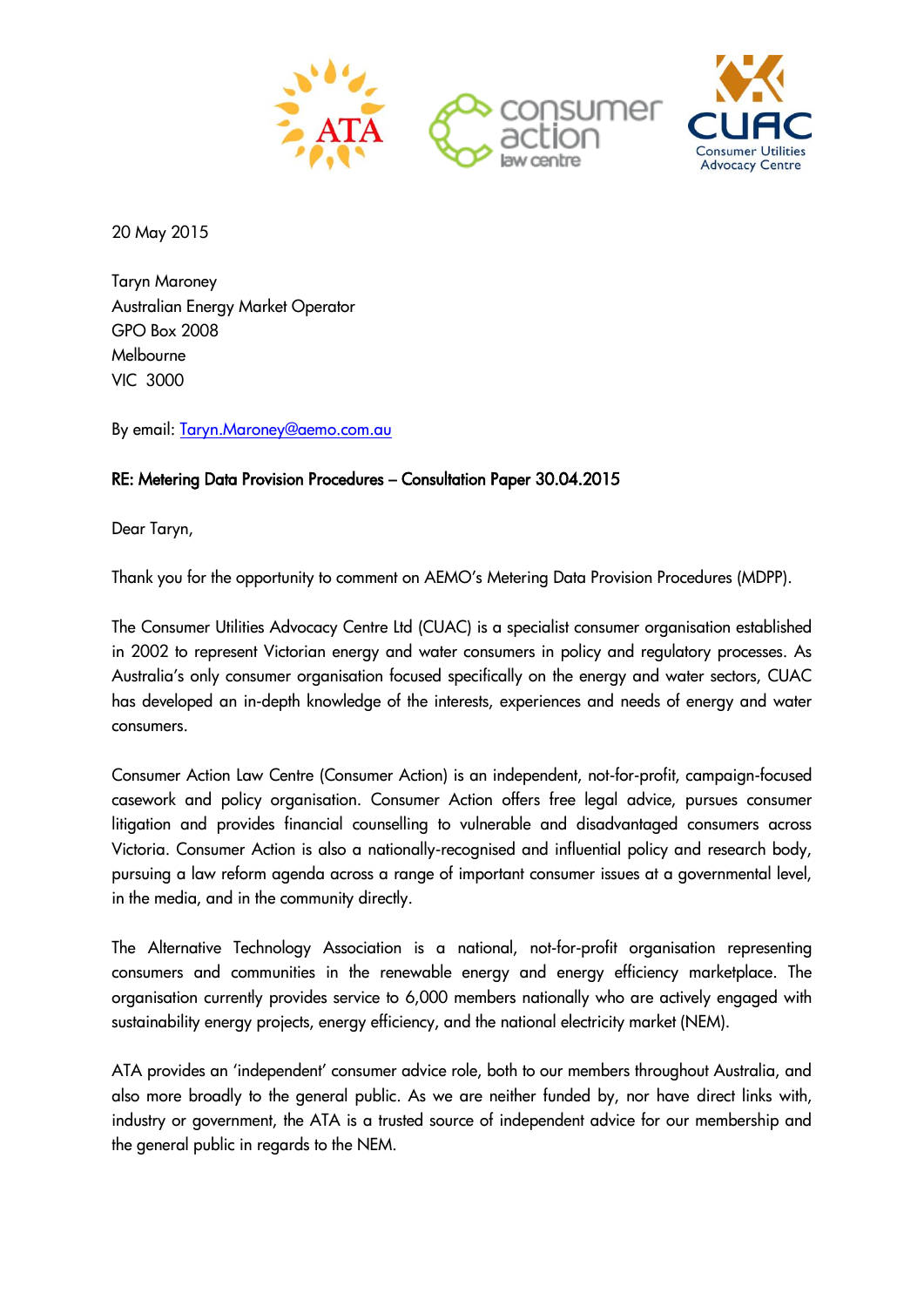Our organisations support the policy intent of the MDPP of providing information to retail customers that enables them to better assess their energy consumption information.<sup>1</sup> Development of the Procedures, in particular the data formats, requires clear understanding of the goal(s) being pursued. These should be aligned with the policy intent as closely as possible.

For example: a summary of metering data can be used for several purposes, including seeking a better electricity plan, resolving billing disputes, or obtaining a general understanding of a customer's energy usage. We believe the most appropriate purpose of the summary should be to give consumers a general understanding of their energy usage.

The summary format may meet other purposes. Indeed, for customers on accumulation meters, the summary format will provide all the energy data required for seeking competitive retail products. However, attempting to develop a single format that tries to be everything to everyone will not succeed. Other purposes should be able to be met through easy access to detailed data that can be further analysed as needed.

We acknowledge AEMO's efforts in constructing a set of 'strawman' procedures, including summary data formats. We append to this submission a summary data format CUAC has developed to complement AEMO's and other stakeholders' work. While the example format omits several pieces of information the MDPP must contain,<sup>2</sup> it illustrates the types of information most broadly useful for consumers to gain a general understanding of their energy usage. We stress that these are examples for further discussion and not a finished product.

In preparing the data formats and considering the process for customers to gain access to their data, it is critical that AEMO engage not just with consumer advocates, but with a range of consumers from different backgrounds that are representative of the broader population. This is best done through deliberative focus groups.

Consumers engaged by AEMO should include, without limitation:

- People of different levels of energy literacy and engagement;
- The aged;

-

- CALD and indigenous communities;
- People with disabilities, learning difficulties or low levels of education; and
- People with sight impairment (including with colour blindness).

As part of this consultation, we suggest that AEMO consider relevant literature on related studies here and abroad.<sup>3</sup>

As well as considering the options for layout and type of graphical tools to be used, the consumer consultation should consider the language in the summary with a view to it being in plain English and accessible to a broad audience, while still being accurate.

<sup>&</sup>lt;sup>1</sup> AEMO – Metering Data Provision Procedures Consultation Paper, 30.04.2015, p. 6

<sup>2</sup> C.f. AEMO – Metering Data Provision Procedures Strawman for Consultation, 01.03.2015, §3.3

<sup>&</sup>lt;sup>3</sup> See, for example, [http://papers.ssrn.com/sol3/papers.cfm?abstract\\_id=2568716](http://papers.ssrn.com/sol3/papers.cfm?abstract_id=2568716)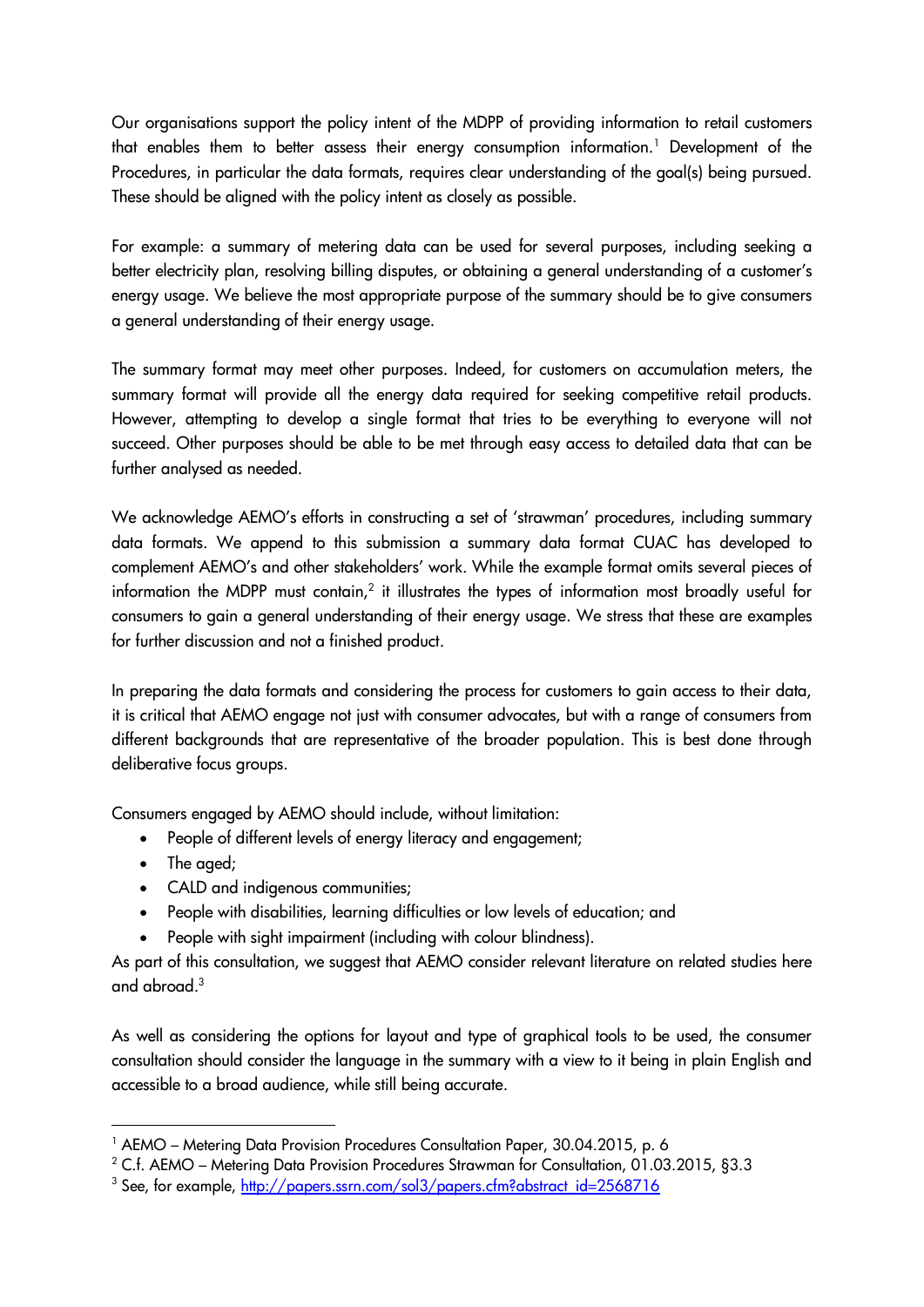The summary format should be designed to be of maximum use to most consumers and therefore use simple and clear terms that would ideally be consistent with those used across the retail market (as the consumer's primary point of contact with the NEM). We point to the AER's recent draft Retail Pricing Information Guideline for consultation, which we believe includes helpful analysis of simplified and consistent terminology.

Examples of language that we believe need consistency are:

- Usage versus consumption, noting that the AER is now recommending usage as more meaningful to consumers than consumption;
- kWh, which is increasingly expressed as *units of energy*; and
- Import and export, which are accurate for solar customers where usage and consumption are not – though *energy from the grid* and *energy sent to the grid* are possibly more widely understood.

These and other terms should be tested with real consumers as a priority to ensure they are meaningful and understood by the least sophisticated of energy consumers.

Where consumers have embedded generation (e.g. rooftop solar), the summary information provided will need to include both the energy imported and exported. This requires fundamentally different information that may need to be expressed in different terms to be meaningful to the consumer. Trying to provide a single summary format for solar and non-solar customers is likely to make the summary less useful for both groups of customers.

We therefore recommend that AEMO investigates providing different summaries for solar and nonsolar customers, where the format remains similar but the level of detail differs, and different terminology used only to the extent that it is required.

We further consider:

- To be meaningful for consumers, data should be summarised across a whole home, rather than separate meters or elements. For example, data from two consumption elements, with one for general light and power and one for controlled load, should be included in a single summary report. (Consumers who wish to break their data down further should be able to disaggregate separate meters/elements using the detailed data format.)
- Information should always be presented in local time, not NEM time. This means adjusting for daylight savings outside of Queensland and for the time zone difference in South Australia.
- Summary data should be based on all the billed quantities that affect how a consumer pays for energy.
- Noting the above, peak demand or capacity based charging will be increasingly commonplace in coming years, and the representation of such charge will need to reflect the structure of the charges relevant to that specific consumers. For example, the monthly peak tariff that Jemena are proposing might require:
	- o numerically, a table indicating the date, time, and consumed volume for each of the monthly peaks; and
	- $\circ$  graphically, a bar chart showing the above.

Tariffs in other networks may be different, and a different data structure will need to reflect this.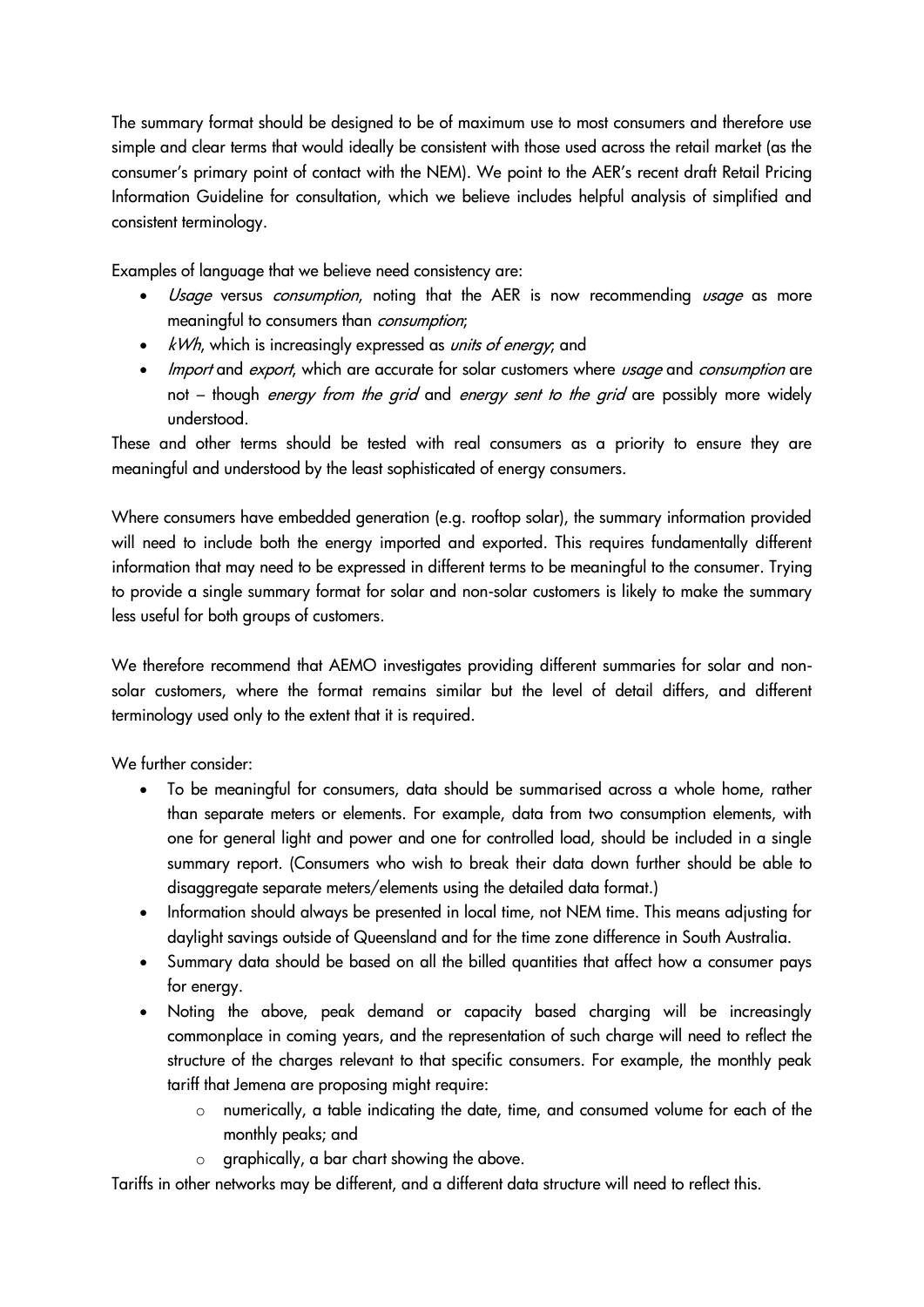Feel free to get in touch with Martin Jones if you would like to discuss these issues further.

Yours sincerely,

Martin Jones Research and Policy Advocate **CUAC** [martin.jones@cuac.org.au](mailto:martin.jones@cuac.org.au)

Claire Maries Senior Policy Officer Consumer Action Law Centre [claire@consumeraction.org.au](mailto:claire@consumeraction.org.au) [craig@ata.org.au](mailto:craig@ata.org.au)

Craig Memery Energy Consumer Advocate ATA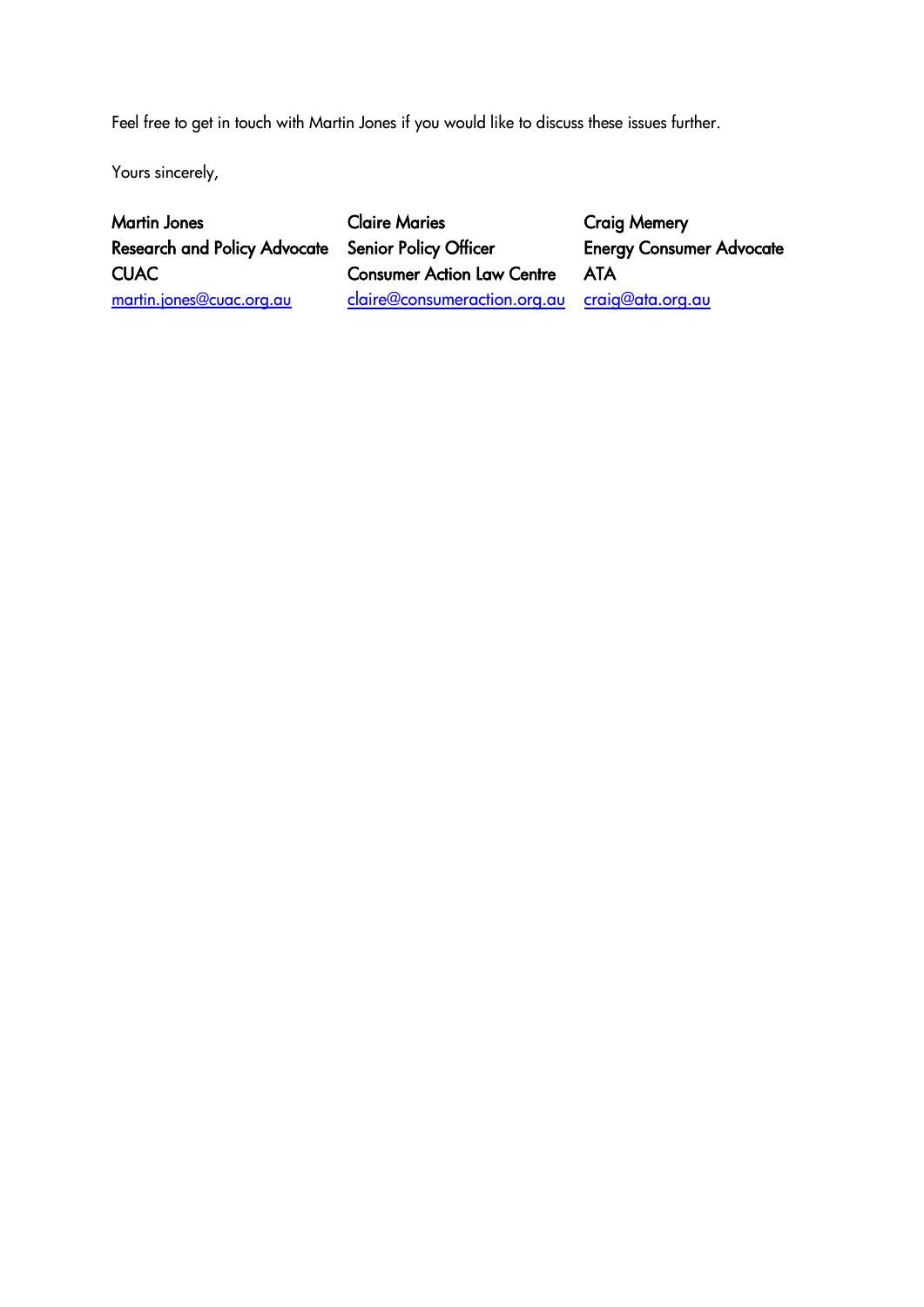

## Customer Data Summary

Ms. Josephine Blowe 249 Example St East Suburbia VIC 3057

NMI: 6103005000 Meter: A3336000 Number of days: 613

Data Period: 02/07/2013–28/02/2015

The information in this summary provides an overview of your electricity usage for the specified data period. It is designed to give you a general idea of when you use electricity, and how much you use. More advanced analysis can be obtained by requesting detailed usage data from your electricity retailer or distributor and using a third party tool such as My Power Planner (mpp.switchon.vic.gov.au) or Energy Made Easy (energymadeeasy.gov.au).

Your average daily usage is 11.5 kWh.



Your highest average usage month is July. Your lowest average usage month is December. The graph below shows your average daily usage, by calendar month, over the data period.

Your highest average usage day is Saturday. Your lowest average usage day is Thursday.